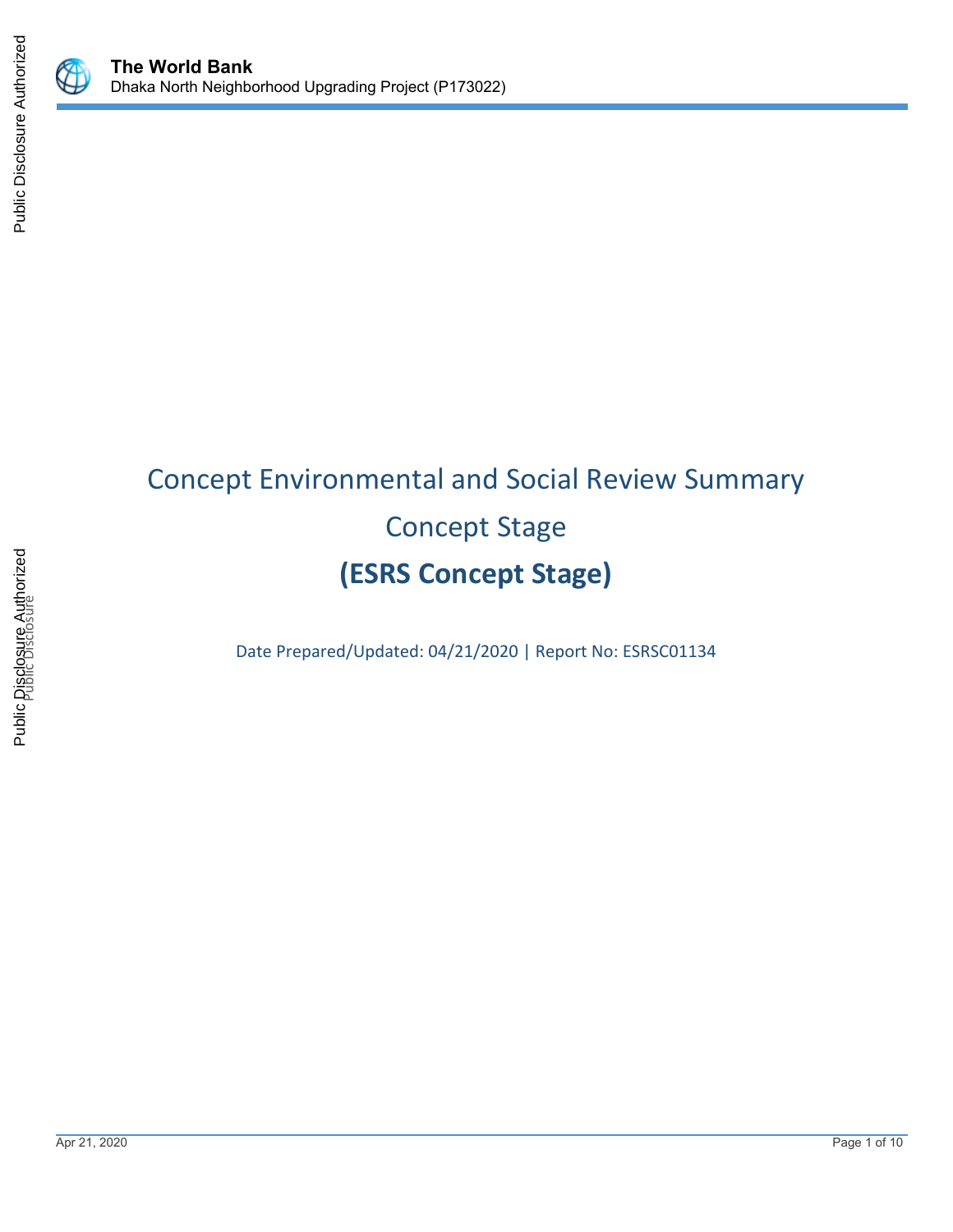

# **BASIC INFORMATION**

#### **A. Basic Project Data**

| Country                                                       | Region                                     | Project ID                      | Parent Project ID (if any)  |  |
|---------------------------------------------------------------|--------------------------------------------|---------------------------------|-----------------------------|--|
| Bangladesh                                                    | <b>SOUTH ASIA</b>                          | P173022                         |                             |  |
| Project Name                                                  | Dhaka North Neighborhood Upgrading Project |                                 |                             |  |
| Practice Area (Lead)                                          | <b>Financing Instrument</b>                | <b>Estimated Appraisal Date</b> | <b>Estimated Board Date</b> |  |
| Urban, Resilience and<br>Land                                 | <b>Investment Project</b><br>Financing     | 12/7/2020                       | 5/18/2021                   |  |
| Borrower(s)                                                   | Implementing Agency(ies)                   |                                 |                             |  |
| <b>Economic Relations</b><br>Division, Ministry of<br>Finance | Dhaka North City<br>Corporation            |                                 |                             |  |

# Proposed Development Objective(s)

To enhance public space and improve urban services in selected neighborhoods in Dhaka.

| <b>Financing (in USD Million)</b> | <b>Amount</b> |
|-----------------------------------|---------------|
| <b>Total Project Cost</b>         | 106.00        |

# **B. Is the project being prepared in a Situation of Urgent Need of Assistance or Capacity Constraints, as per Bank IPF Policy, para. 12?**

No

# **C. Summary Description of Proposed Project [including overview of Country, Sectoral & Institutional Contexts and Relationship to CPF]**

The Dhaka North Neighborhood Upgrading Project will help Dhaka transform into a more liveable and competitive city through the improvement of public spaces and urban services in select neighborhoods. Investments will focus on clusters of streetscapes, parks and open spaces and community centers, introducing principles of placemaking, pedestrian safety, and energy and resource efficient buildings to strengthen urban resilience. The project will also provide support to the city corporation to improve asset and revenue management and improve the efficiency and access to select citizen services.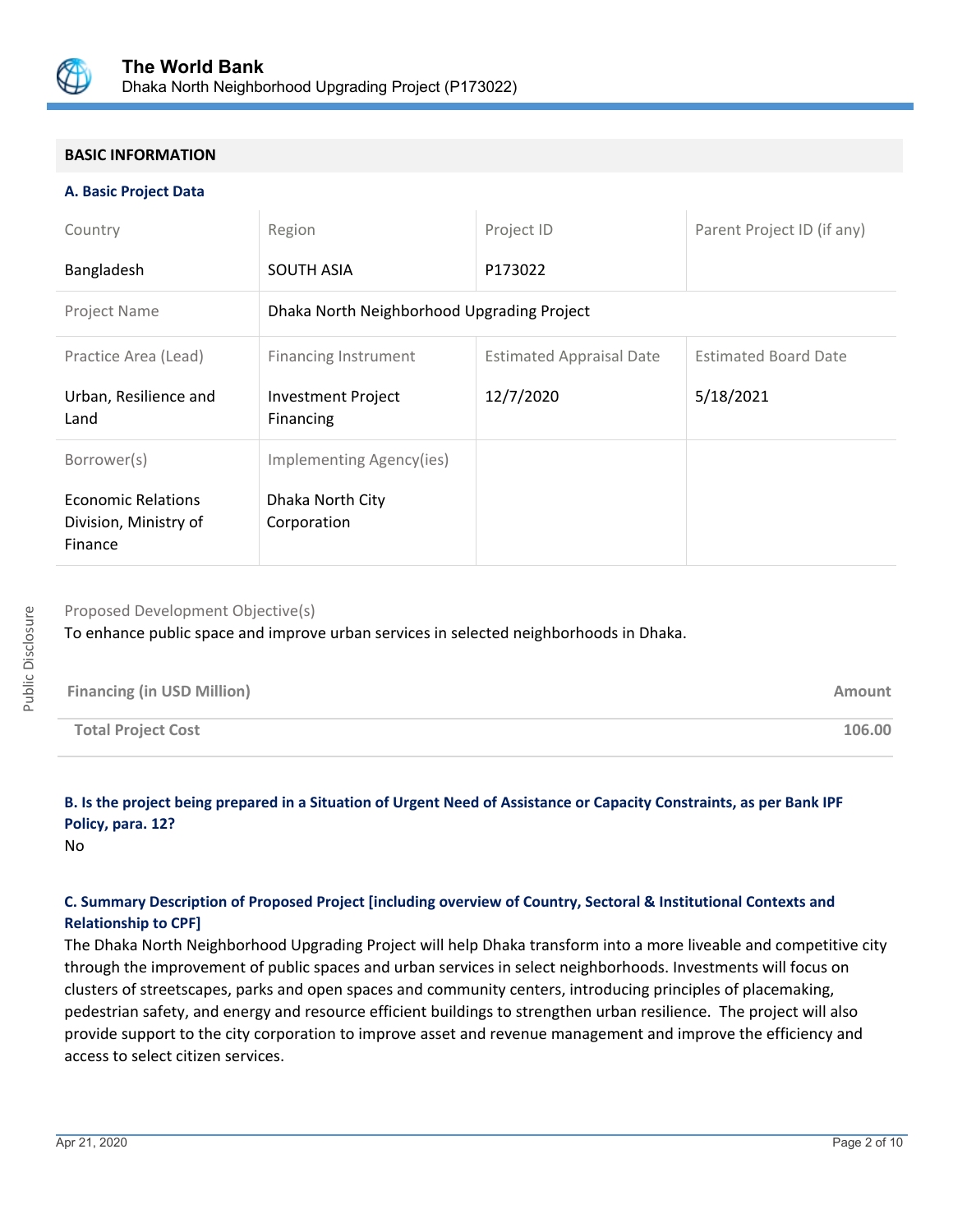

# **D. Environmental and Social Overview**

D.1. Project location(s) and salient characteristics relevant to the ES assessment [geographic, environmental, social] The Project is proposed to upgrade public spaces in selected neighborhoods in Dhaka North City Corporation (DNCC). The metropolitan city of Dhaka was divided into two City Corporations in 2011 namely Dhaka South City Corporation (DSCC) and Dhaka North City Corporation (DNCC). These two city corporations were expanded in May 2016 with 8 more neighboring Union Parishads each. The expanded DNCC now occupies about 200 sqkm comprising of 54 wards. Dhaka is known for extreme traffic congestion and air pollution with equal consequences in DNCC and DSCC areas. Currently air pollution is a severe environmental and public health concern in Dhaka city. Average vehicular traffic speed is about 6 kmph and it is progressively reducing over time. This congestion is mainly a consequence of inadequate infrastructure and public transport relative to the high population and economic density. The city is also highly prone to water logging caused due to unregulated urban expansion affecting the natural drainage system. These factors directly contribute to very low livability in Dhaka, especially the poor and middle income groups, the women, children, elderly and persons with disabilities, among others. Public spaces and transports for city commuters are alleged to be unfriendly for women, girls and persons with disabilities. The proposed Project responds to the city's demand and aims to improve pedestrian mobility and safety including better management of intersections, bus bays, wider footpaths, safer zebra crossings, and road quality improvements. Improving public, open and green spaces is also included for facilitating safer urban environment for the poor, women and girls and persons with disabilities. The Project activities will largely be limited to existing available lands. But unused public spaces are not generally vacant and there are authorized, and unauthorized occupants might be in many areas. The neighborhoods and exact locations of interventions will however, be selected in the project implementation stage. With this context, an Environmental and Social Management Framework (ESMF) based on overall environmental and social (ES) assessment of the project will be carried out before the appraisal.

#### D. 2. Borrower's Institutional Capacity

The proposed project is expected to have one implementing agency: Dhaka North City Corporation (DNCC). The DNCC is an urban local body headed by elected Mayor and appointed Chief Executive Officer (CEO). Administratively, the DNCC reports to the Local Government Division (LGD) of the Ministry of Local Government, Rural Development and Co-Operatives. A dedicated Project Implementation Unit (PIU) will be setup within DNCC shouldering overall responsibility for implementing the project, including technical, operational, environmental and social, procurement, financial management, public awareness and communication activities. The PIU will be headed by a Project Director (PD) and staffed with experts on technical, fiduciary, environmental, social, and other relevant fields. Engineering design, project supervision, contract management, and monitoring and evaluation (M&E) consultants will also support the PIU.

LGD and DNCC are familiar with Bank's pre-ESF, the PIU representatives attended ESF borrower trainings and they have also past experience with WB safeguard policies and processes and has a reasonable track record of implementing the Bank's safeguard policies. They are currently implementing the Bangladesh Urban Resilience Project (P149493), the Municipal Governance and Services Project (P133653) and the similar nature of project Dhaka City Neighborhood Upgrading Project (P165477). However, ESF is relatively new to DNCC and LGD. A detailed capacity and risk assessment for the implementing agency will be conducted and appropriate mitigation capacity building measures will be determined during appraisal. The ES assessment will also consider overall design of the project to mitigate likely ES risks.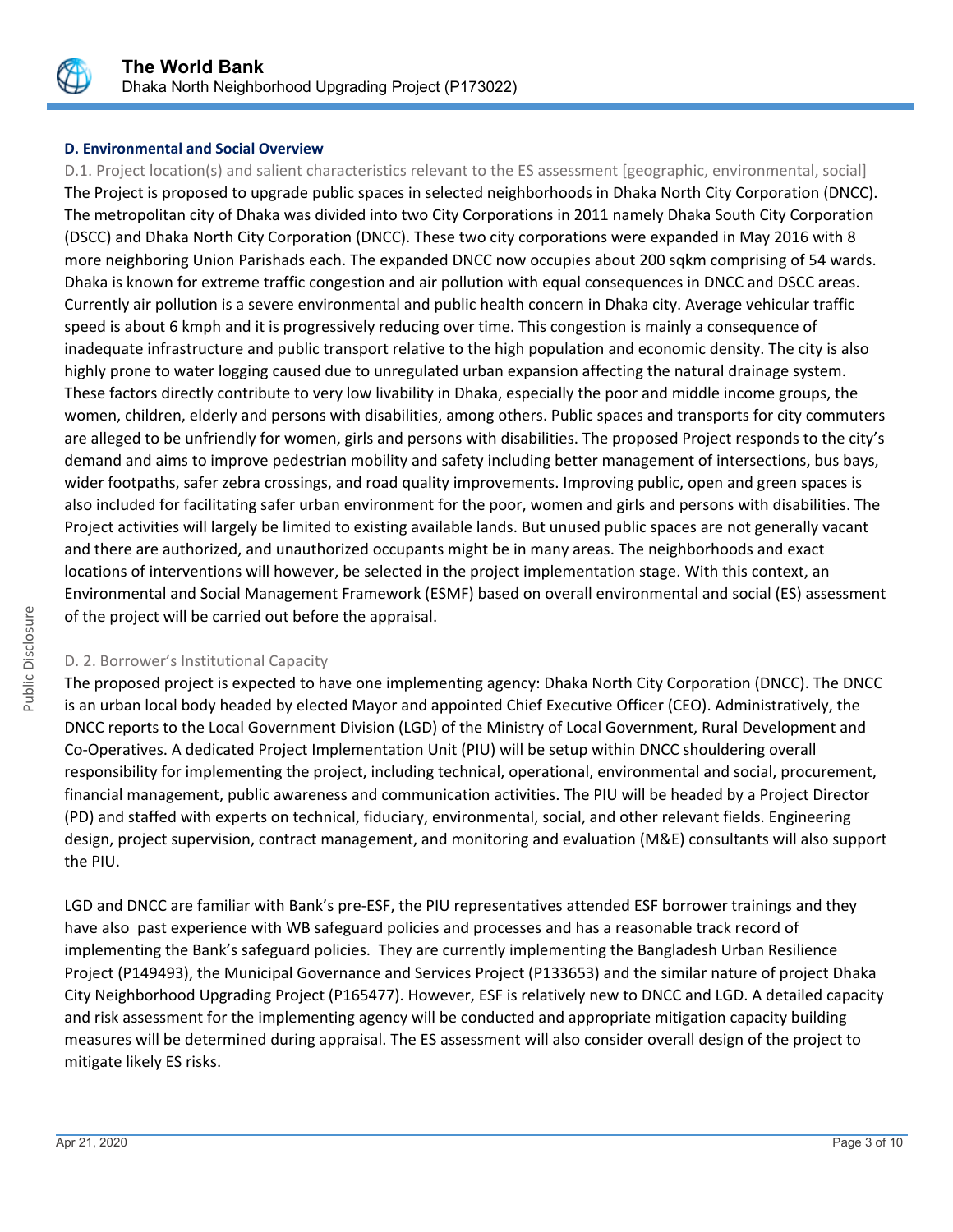

# **II. SCREENING OF POTENTIAL ENVIRONMENTAL AND SOCIAL (ES) RISKS AND IMPACTS**

# **A. Environmental and Social Risk Classification (ESRC) Substantial Substantial Substantial Substantial Substantial**

#### **Environmental Risk Rating Moderate School School School School School School School School School School School School School School School School School School School School School School School School School School Scho**

It is anticipated from the scope of the project that significant irreversible environmental risk will not be involved from project interventions. The interventions include minor civil works and design the major environmental impact will emanate from generation of construction wastes, air and noise pollution, worker's health and safety, community health and safety, etc. from construction/ refurbishment activities. These risks can be mitigated through proper design and implementation of relevant Environmental and Social Management Plan (ESMP) for each sub-project. Since the nature, degree of impact, exact location and specific design of the sub-projects will not bet known at appraisal stage, a framework approach is adopted. The framework includes all necessary guidelines for addressing environmental issues along with issues. The PIU will hire environmental expertise, and all ESMPs will be reviewed and cleared by the Bank before the sub-projects are implemented. The sub-project-specific Environmental Codes of Practice and ESMPs with cost and special environmental clauses will be incorporated in the bidding documents for civil works. Environmental issues will be integrated into the project GRM.

Given the scale of the project, nature of environmental risk and impact, capacity of IA to manage the risk, context under which the project will be implemented, the environmental risk is classified as Moderate. . Sub-projects with environmental risks higher than moderate will not be eligible for financing under the project without changing the risk rating. However, in accordance with the ESF, the risk classification can be reviewed and be changed (if necessary). Any change to the classification will be disclosed on the Bank's website.

#### **Social Risk Rating Substantial Risk Rating Substantial Risk Rating Substantial Risk Rating Substantial Risk Rating Substantial Risk Rating Substantial Risk Rating Substantial Risk Rating Substantial Risk Rating Substantia**

The project will involve neighborhood level improvement of public spaces including roads, streets and sidewalks, parks and green areas, waterfronts, playgrounds, plazas, squares, and markets, bus and vessel terminals, community centers, libraries, and the like. The neighborhood level network of improved and connected streets and refurbished public spaces will improve livability with better economic and social environment and new opportunities including better access to education, health and safety. The networks are existing streets, buildings and open spaces and the improvement activities will not involve any involuntary acquisition of land. The project will adopt all-inclusive citizen engagement approach and avoid unintended social impacts to the extent feasible. However, there may be encroachers and formal and informal users of existing public spaces. Although the informal users of public spaces are subject frequent eviction, the current practice of the DNCC in eviction of squatters and encroachers does not meet the requirements of the WB's standard on involuntary resettlement (ESS5). The project will also induce risks related to workers safety and working environment (ESS2), impact on community health and safety (ESS4), gender/disability, SEA/SH and labor influx. These risks and impacts will be assessed during project preparation and instruments will be prepared for assessment and management of subproject specific risks and impacts following the WB ESF and corporate requirements on gender, citizen engagement and SEA/SH. Overall, limited institutional capacity of DNCC in managing social issues as per WB requirements, ownership issues of existing public spaces, and the likelihood of formal and informal private users of existing land are challenges to the project's implementation.

Given the scale of the project, nature of social risks and impacts, institutional capacity of DNCC to manage the risks, the social risk to the project is rated as Substantial.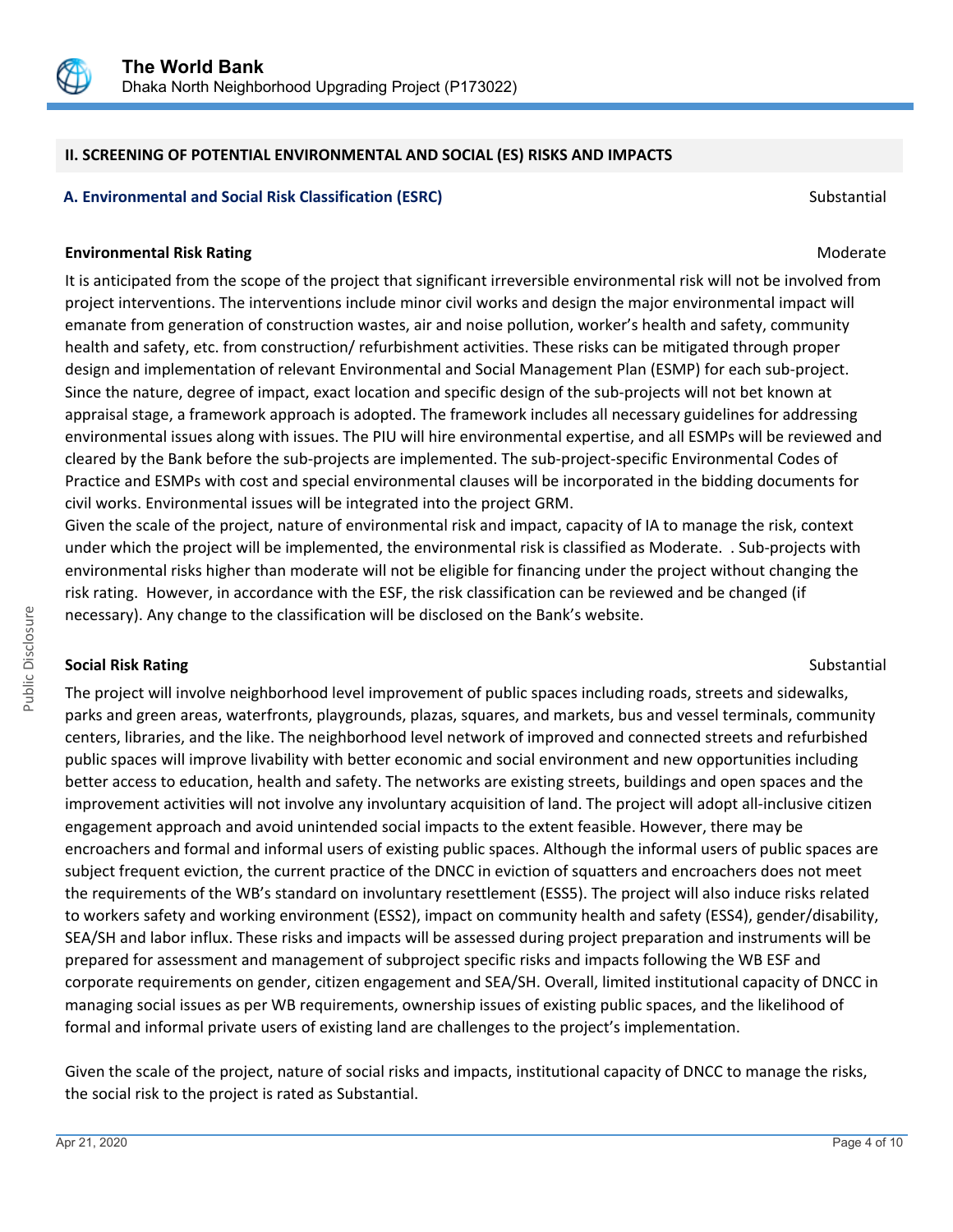

# **B. Environment and Social Standards (ESSs) that Apply to the Activities Being Considered**

**B.1. General Assessment**

**ESS1 Assessment and Management of Environmental and Social Risks and Impacts**

# *Overview of the relevance of the Standard for the Project:*

This Project is going to finance constructions/ restoration/rehabilitation of a number of infrastructures, related utility facilities, green areas, water body restoration etc. for increasing the livability status of the City. The location of various interventions and designs are yet to be known.

Environmental and social risks from civil works activities largely within existing footprints are described under environmental and social risk classification above. These include occupational and community health and safety, generation of solid, liquid and hazardous wastes, air and noise pollution, vibration impacts on structures from earth works and movement of equipment and vehicles, potential physical displacement, permanent or temporary impact on livelihoods of the affected people, labor influx, inclusion issues for the women and the persons with disabilities and exposure to communicable diseases, likely generation of SEA/SH, traffic and road safety concerns and community health and safety of those living around the project areas. Depending on the location of selected sites there is a likelihood that a small number of squatters will be displaced partially or fully, temporarily or permanently. Except the traditional weaver community in Mirpur neighborhoods, no cultural heritage/ archeological sites and no tribes, minor races, and ethnic sects of indigenous characteristics are likely to be present around the project sites. Since the locations and designs are yet to be known, an ESMF based on the generic ESIA of the project area and an RPF will be prepared which will include assessments of the potential environmental and social risks, institutional capacity, and identification of disadvantaged and vulnerable people in the context of the project. The ESMF and RPF will include criteria and processes for screening of sub-projects based on environmental and social risks, and preparation of ESMPs and RAPs. Once the specific design and location will be known, the sub-project specific ESIAsalong with ESMPs and RAPs will be prepared following the guidelines of ESMF and RPF in line with the relevant ESSs. A clear procedure will be included into the ESMF and RPF on how to address construction induced environmental and social impacts during implementation.

In addressing applicable ESSs, in consultation with the Task Team, the borrower will prepare ESMF, RPF, generic ESIA/ESMP and SEP before appraisal. The borrower will also prepare an environmental and social commitment plan (ESCP) which includes timeline for preparing required documents such as site specific ESMPs, RAP, Labor Management Procedures (LMP), Project Grievance Redress Mechanism (GRM), etc. The ESCP will specify various actions to be carried out during implementation. Due diligence will be completed during preparation to assess all potential impacts and risks through consultations with stakeholders and appropriate assessments.

# **Areas where "Use of Borrower Framework" is being considered:**

Borrower's framework will not be used for this project.

#### **ESS10 Stakeholder Engagement and Information Disclosure**

Given the nature, scale and complexity of the Project, stakeholders' engagement and consultation are necessary identifying project affected and other interested parties and engage them in the project process from identification to planning, design and implementation. The stakeholder consultation, especially the community consultation will be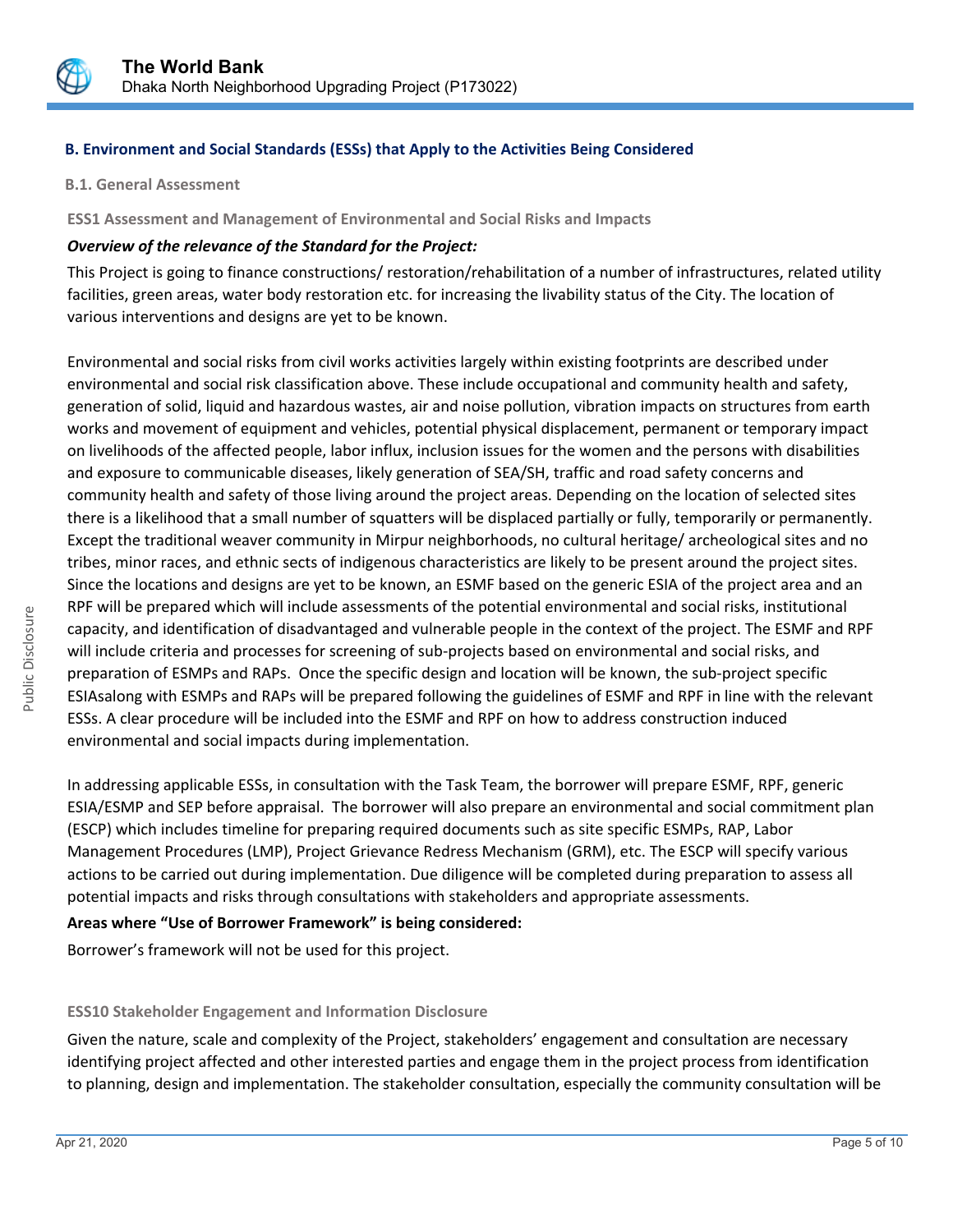

started at an early stage of project preparation and design to help identifying the priority of the community needs and especially the needs from vulnerable communities and populations.

The stakeholders in addition to the DNCC and the residents of the city corporation, include (but not limited to) Local Government Division (LGD), Ministry of Local Government, Rural Development and Cooperatives, utility services organizations for water, sewerage, gas and electricity, internet service providers, cable TV service providers, markets, hospitals and clinics, convention halls, restaurants, hotels, educational institutions, police, transport operators, private vehicle owners, rickshaw pullers, auto drivers, car drivers, ride share providers, cyclists, Department of Labor, Department of Environment, public and private transport operators and users, taxi drivers and owners, transport workers/unions, women and child rights group, disabled and vulnerable persons, educationists, students, environmental activists, sports clubs, national and international contractors, labor contractors, suppliers, and communities/inhabitants around the project areas. Stakeholder engagement will be a critical tool for social and environmental risk management, project sustainability and success.

In consultation with the Bank, the DNCC will prepare, consult upon, and implement an inclusive Stakeholder Engagement Plan (SEP) proportional to the nature and scale of the project and associated risks and impacts. The SEP will include relevant measures for communications with the citizens and stakeholders and pay attention to the identification of vulnerable groups, particularly women and persons with disabilities, and will facilitate and monitor their participation in the process. The SEP will include a Grievance Redress Mechanism (GRM) that will be set up with related communications channels and tools. As part of the environmental and social impact assessment, the DNCC will maintain and disclose a documented record of stakeholder engagement, including a description of the stakeholders consulted and a summary of the feedback received. The draft SEP will be prepared for the Appraisal stage ESRS.

Main stakeholder inputs relate to project design, job creation, participation and differentiated measures for vulnerable groups, equal opportunities for all to access project benefits, concern regarding SEA/SH, and safety and security of the local inhabitants. These concerns will be addressed through Contractor bidding and contract process (e.g. requirements for labor management plans, Code of Conduct for workers, etc.), through the project GRM, and through monitoring environmental and social risks and impacts by DNCC and adherence to ESCP.

# **B.2. Specific Risks and Impacts**

**A brief description of the potential environmental and social risks and impacts relevant to the Project.**

# **ESS2 Labor and Working Conditions**

The project will need to engage a significant number of workers to complete construction/ restoration/ rehabilitation activities. The total number of such civil construction workers, however, is expected to be, at any given time, below 100 in one site. Given the availability of local labor the usual labor influx related risks and impacts are not likely to be as significant as in rural setting. The national legal and regulatory framework on labor is almost in line with Bank standard but its enforcement is weak and it covers only the direct wage laborers. It does not cover the management and policy level staff, primary supply workers or the community workers. DNCC will however, include regulatory review and analysis of its compliance with the Bank standard. It will prepare appropriate labor management procedures (LMP) with code of conducts of project staff in compliance with the national legal framework and the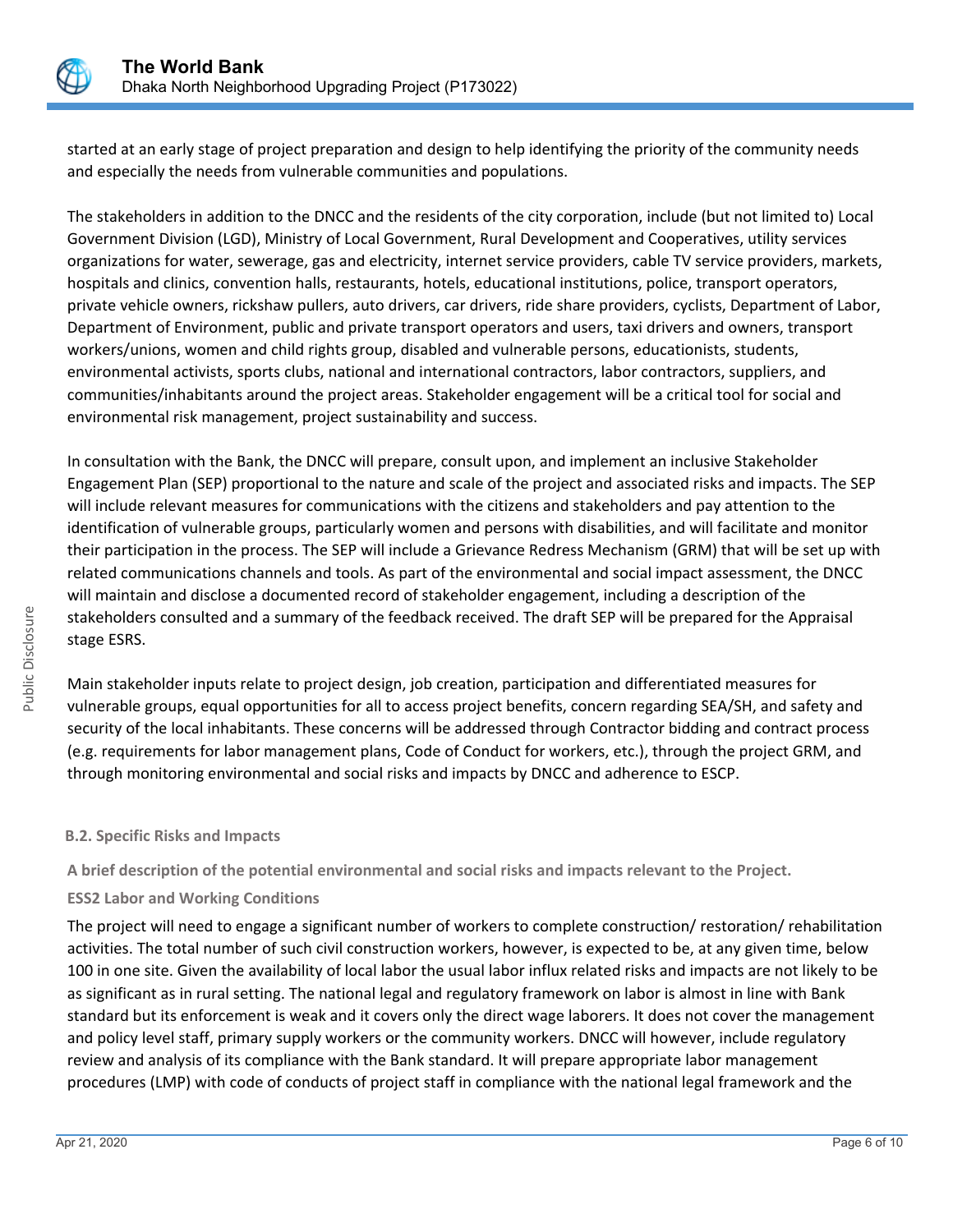

Bank standard. The site specific LMP will address the way project workers will be recruited, assigned and managed. Non-discrimination and equal employment opportunities, especially for women and people with disadvantage will be taken in to cognizance. It also warrants that safety and security of the workers are carefully planned and implemented through Occupational Health and Safety (OHS) principles given in ESS 2, industry-specific EHSGs and other GIIP. PIU will prepare an OHS management plan before implementation of any civil works and it will be embedded in the sub-project ESMPs. The OHS requirements will be stipulated in the ESMF. Further, usual security concern due to labor influx, such as potential SEA/SH incidents, adverse alternation of local dynamics (such as employment, power status), communicable diseases from the labor would also need to be taken into cognizance. The salient issues and requirements will be addressed in the ESIA/ESMF and appropriate actions will be incorporated in the ESCP and in Contractors documents. A separate GRM will be provided for addressing the labor related disputes. The labor management procedures will be updated prior to project implementation, if additional labor protections are needed.

# **ESS3 Resource Efficiency and Pollution Prevention and Management**

The construction/ rehabilitation/ restoration work will require resources (water, energy and raw material including aggregate, cement, steel, etc.). Acquisition and utilization of these materials demand careful planning and execution. In addition to resource efficiency requirement of this ESS, DNCC will need to adopt measures specified in EHSG to optimize resource usage, to the extent technically and financially feasible. Recycling and reuse of materials will also need to be planned.

Air quality: Air quality may be affected to various degrees due to construction activities and movement of construction vehicles and machineries. The operation of construction equipment and vehicles will contribute to air pollution releasing hazardous air emissions such as NOx, SOx, CO, PM2.5, PM10 and other SPM. Construction works involve breaking up, digging, crushing, transporting and dumping large quantities of stones/bricks, sand and cement. It will inevitably lead to an increase in SPM in and around the construction areas unless proper measures are undertaken.

Surface and Ground Water: There are a number of water bodies, canals in the city area. Water of these canals can be contaminated through discharge of construction waste as well as solid and liquid waste generated from the labor camps if not properly managed.

Impact on Soil: The soil near construction sites may be polluted due to improper storage of construction materials and wastes produced during construction work. Soil can also be polluted from accidental oil spillage from construction vehicles and public vehicles, liquid and solid waste from construction camp.

Noise: During the construction phase, noise level could be increased as a result of various construction activities such as pilling work, transportation of construction materials and operation of various equipment.

Measures to be in place to see if generated wastes can be reused, recycled or recovered and if not technically / financially feasible these have to be treated, destroyed or disposed off in an environmentally safe manner.

Provision for taking care of these issues will be included in the site specific ESIAs and ESMPs.

#### **ESS4 Community Health and Safety**

Project activities may expose the communities in the neighborhoods to health and safety risks as well as inconvenience in movement during construction. The construction, restoration and rehabilitation will be small and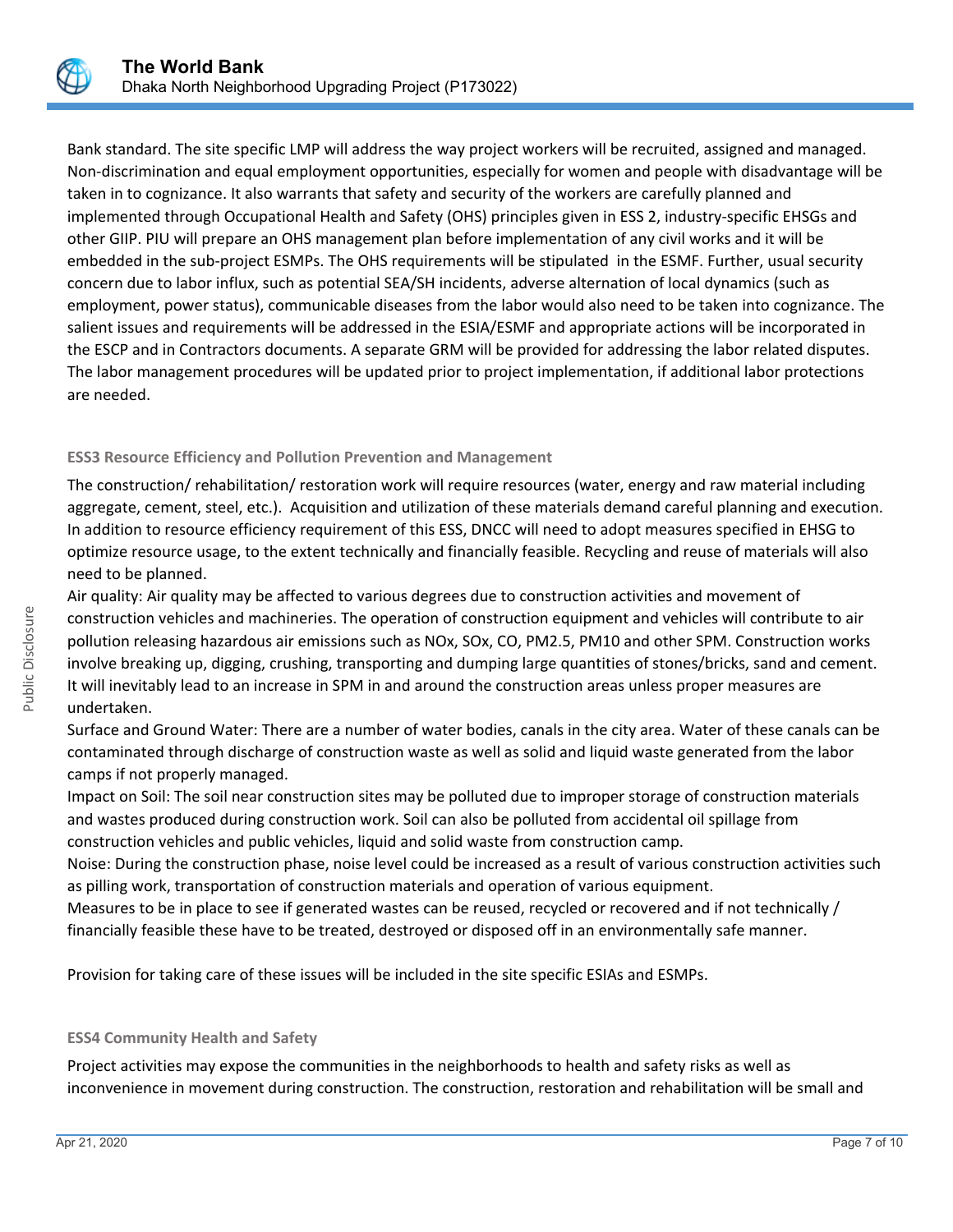

medium civil works but across wider areas. This will give rise to increased traffic for movement of construction vehicles and diversion of traffic leading to additional congestions in the already congested city. This may cause inconvenience to the city dwellers and increase the risk of road accident. Lack of road safety measures, training of drivers and conditions of vehicles may affect those living around the construction sites and adjacent road network. The construction work will also generate noise, vibration and pollution which may also pose health risk to the local communities. Project will generate both non-hazardous and hazardous waste throughout the construction phase. During construction, the anticipated non-hazardous wastes would include excavated material, various construction debris, municipal solid waste and waste water. Hazardous waste may include used oil, empty drums or replaced parts of the construction machinery, used battery, chemical used for concreting like admixture etc. These might have impact on human health and on the surrounding environment.

Given the availability of local resident labor, the Influx of labors may not have as detrimental an affect had it been in a rural isolated setting. However, the employment of labor dotted around the city for various construction/ restoration work may give rise to communicable diseases, SEA and SH. These will be assessed in the site specific ESIA and the contractor(s) will be required to prepare a Community Health and Safety Plan and will be embedded in the sub-project ESMPs.. Adequate traffic management, provision of alternative access points/roads, road crossing safety procedures be put in place. The ESIA will identify and recommend adequate engineering, health and safety measures to avoid any issue on community health, including potential impacts from labor influx. Mechanism will be developed for reporting any accidents, or fatalities on the sites immediately as they may occur. The potential exclusion risk of persons with disabilities will be assessed both from the aspects of infrastructure design as well as transport services, as per the concept of universal access. WBG EHS guidelines will be followed in the preparation of the ESIA and all labor related plans. During operation, road safety and community health and safety are anticipated to significantly improve with the installation of safety features on widened roads. When site specific information will be known a detailed assessment will need to be carried out and mitigation measures need to be included in the ESMP and the ESCP. Waste management and the minimization of potential impacts during construction will depend on the implementation of appropriate procedures, protocols and monitoring of materials being delivered, handled and stored prior to disposal. The Contractors' ESMP (CESMP) will include detail procedure for managing environmental and social risks during construction work.

#### **ESS5 Land Acquisition, Restrictions on Land Use and Involuntary Resettlement**

Project interventions for development of public spaces in selected neighborhoods will be designed based on an inclusive process of public consultation and participation. Project activities will be limited within existing available lands and acquisition of private lands will be avoided. Attempts will be made to avoid neighborhood sites with high density of formal or informal settlers/squatters. But displacement of squatters and encroachers may not be completely avoidable in situations of critical design requirements. Informal and mobile street vendors in bus and river terminals may also be impacted due to the the project interventions. The exact locations of sites for project interventions and design information will only be known at the implementation stage. DNCC will develop a Resettlement Policy Framework (RPF) to deal with any likely involuntary resettlement issues associated with the project design and implementation. The RPF provides guidance for social screening and, where necessary, to carry out detailed, site-specific social impact assessments and subsequently prepare Resettlement Action Plans (RAP) for project activities, once specific site locations are identified and designs are finalized.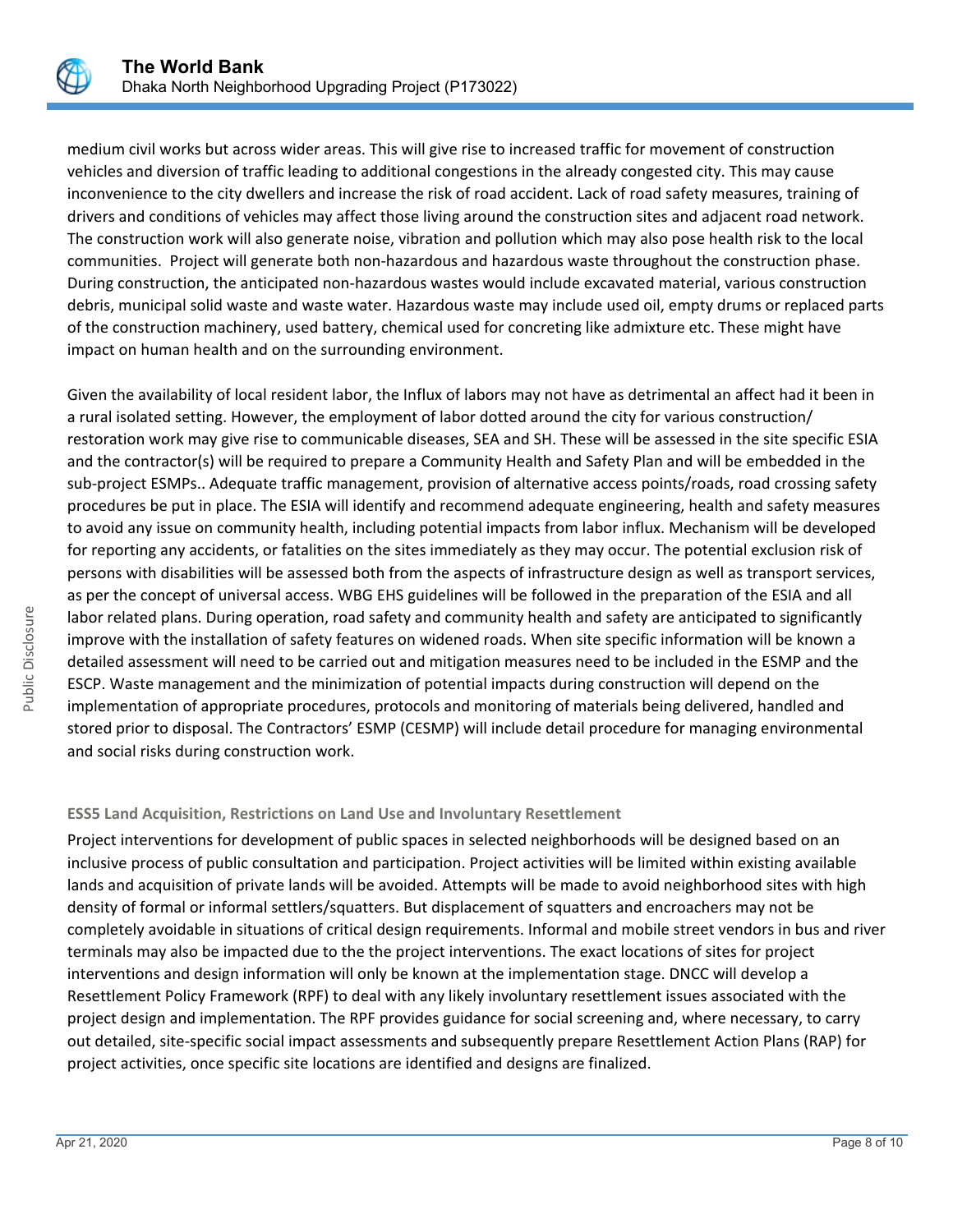

#### **ESS6 Biodiversity Conservation and Sustainable Management of Living Natural Resources**

The project area in urban setting of the city is unlikely to contain and critical habitat given the information at hand at the moment. The intervention for water body conservation and restoration, introduction of green space etc is likely to increase the assemblage of flora and fauna in the long term. The overall impact on natural resources and natural biodiversity will be positive.

#### **ESS7 Indigenous Peoples/Sub-Saharan African Historically Underserved Traditional Local Communities**

The project areas are in Dhaka city and there is no settlement of small ethnic communities in any of the neighborhoods.

#### **ESS8 Cultural Heritage**

The specific project sites are yet to be known but in the general area of the project activities it is unlikely that it will contain any specific cultural heritage, animal reserve, legally protected areas, archaeological sites.

#### **ESS9 Financial Intermediaries**

No financial intermediaries will be engaged in this project

| <b>C. Legal Operational Policies that Apply</b>               |     |
|---------------------------------------------------------------|-----|
| OP 7.50 Projects on International Waterways                   | No. |
| OP 7.60 Projects in Disputed Areas                            | No. |
| <b>III. WORLD BANK ENVIRONMENTAL AND SOCIAL DUE DILIGENCE</b> |     |

#### **A. Is a common approach being considered?** Note that the set of the set of the set of the set of the set of the set of the set of the set of the set of the set of the set of the set of the set of the set of the set of the

#### **Financing Partners**

No financing partners is expected.

#### **B. Proposed Measures, Actions and Timing (Borrower's commitments)**

#### **Actions to be completed prior to Bank Board Approval:**

As substantial E&S risk project, following documents will be prepared prior to Appraisal.

- Preparation, consultation and disclosure of an ESIA and ESMF
- Preparation, consultation and disclosure of RPF
- Preparation, consultation and disclosure of the Stakeholder Engagement Plan (SEP)
- Preparation and disclosure of Environmental and Social Commitment Plan (ESCP)